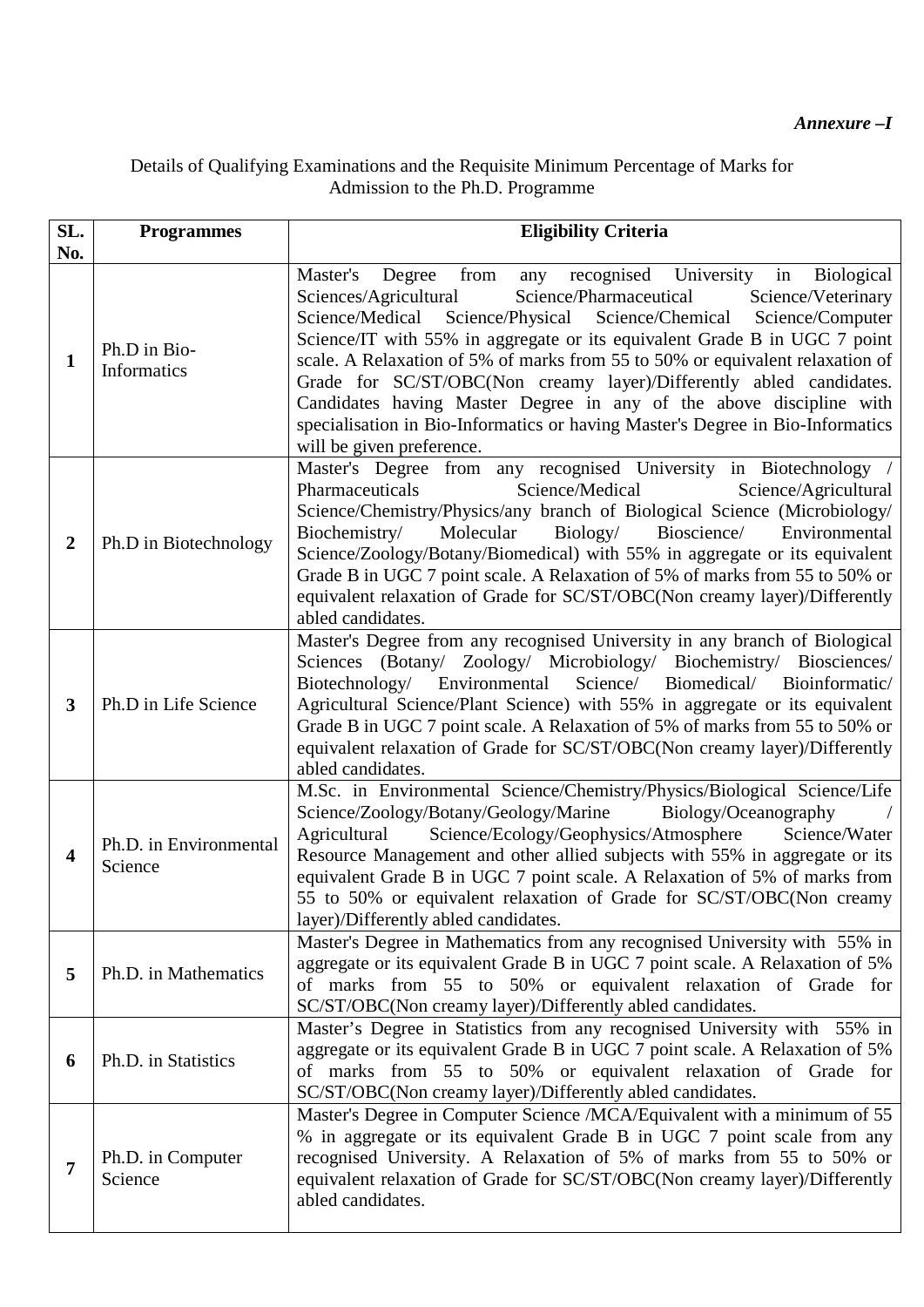| 8         | Ph.D. in Chemistry                                         | M.Sc. Degree or its equivalent in Chemistry/applied Chemistry or allied<br>subjects (including biochemistry, medical chemistry, industrial chemistry,<br>nanoscience, environmental science) from a recognized University with 55% in<br>aggregate or its equivalent Grade B in UGC 7 point scale.<br>A Relaxation of<br>5% of marks from 55 to 50% or equivalent relaxation of Grade for<br>SC/ST/OBC(Non creamy layer)/Differently abled candidates. |
|-----------|------------------------------------------------------------|--------------------------------------------------------------------------------------------------------------------------------------------------------------------------------------------------------------------------------------------------------------------------------------------------------------------------------------------------------------------------------------------------------------------------------------------------------|
| 9         | Ph.D. in Physics                                           | M.Sc. Degree in Physics from a recognized University with 55% in aggregate<br>or its equivalent Grade B in UGC 7 point scale. A Relaxation of 5% of marks<br>from 55 to 50% or equivalent relaxation of Grade for SC/ST/OBC(Non creamy<br>layer)/Differently abled candidates.                                                                                                                                                                         |
| 10        | Ph. D in Psychology                                        | Master's Degree in Psychology with 55% in aggregate or its equivalent Grade<br>B in UGC 7 point scale. A Relaxation of 5% of marks from 55 to 50% or<br>equivalent relaxation of Grade for SC/ST/OBC(Non creamy layer)/Differently<br>abled candidates.                                                                                                                                                                                                |
| 11        | Ph.D. in Clinical<br>Psychology                            | Master's Degree in Psychology and M.Phil in Clinical Psychology from an<br>Institute/University recognised by Rehabilitation Council of India, with 55% in<br>each in aggregate or its equivalent Grade B in UGC 7 point scale. A Relaxation<br>of 5% of marks from 55 to 50% or equivalent relaxation of Grade for<br>SC/ST/OBC(Non creamy layer)/Differently abled candidates.                                                                       |
| 12        | Ph.D. in English                                           | M.A in English (Literature / Linguistics) from any recognised University with<br>55% in aggregate or its equivalent Grade B in UGC 7 point scale.<br>A<br>Relaxation of 5% of marks from 55 to 50% or equivalent relaxation of Grade<br>for SC/ST/OBC(Non creamy layer)/Differently abled candidates.                                                                                                                                                  |
| 13        | Ph.D. in Hindi                                             | M.A. in Hindi from any recognised University with 55% in aggregate or its<br>equivalent Grade B in UGC 7 point scale. A Relaxation of 5% of marks from<br>55 to 50% or equivalent relaxation of Grade for SC/ST/OBC(Non creamy<br>layer)/Differently abled candidates.                                                                                                                                                                                 |
| 14        | Ph.D. in<br>Communication &<br><b>Media Studies</b>        | M.A./M.Sc. in Mass Communication or Journalism or Advertising and Public<br>Relations with 55% in aggregate or its equivalent Grade B in UGC 7 point<br>scale from any recognised University. A Relaxation of 5% of marks from 55<br>to 50% or equivalent relaxation of Grade for SC/ST/OBC(Non creamy<br>layer)/Differently abled candidates.                                                                                                         |
| 15        | Ph.D. in Development<br><b>Studies</b>                     | Master Degree in any Social Science discipline from any recognised University<br>with 55% in aggregate or its equivalent Grade B in UGC 7 point scale. A<br>Relaxation of 5% of marks from 55 to 50% or equivalent relaxation of Grade<br>for SC/ST/OBC(Non creamy layer)/Differently abled candidates.                                                                                                                                                |
| <b>16</b> | Ph.D. in Economics                                         | M.A/M.Sc. in Economics/Applied Economics /Business Economics/Financial<br>Economics/Development Economics/Development Studies with<br>55% in<br>aggregate or its equivalent Grade B in UGC 7 point scale from any recognised<br>A Relaxation of 5% of marks from 55 to 50% or equivalent<br>University.<br>relaxation of Grade for SC/ST/OBC(Non creamy layer)/Differently abled<br>candidates.                                                        |
| 17        | Ph.D. in Political<br>Science & International<br>Relations | Master's Degree in any discipline with 55% in aggregate or its equivalent<br>Grade B in UGC 7 point scale from any recognised University. A Relaxation of<br>5% of marks from 55 to 50% or equivalent relaxation of Grade for<br>SC/ST/OBC(Non creamy layer)/Differently abled candidates.                                                                                                                                                             |
| 18        | Ph.D. in History                                           | Master's Degree in History with minimum 55% in aggregate or its equivalent<br>Grade B in UGC 7 point scale. A Relaxation of 5% of marks from 55 to 50%<br>equivalent relaxation of Grade<br>SC/ST/OBC(Non<br>for<br>creamy<br><b>or</b><br>layer)/Differently abled candidates.                                                                                                                                                                        |
| 19        | Ph.D. in Sociology                                         | Master's Degree in any Social Science discipline with 55% in aggregate or its<br>equivalent Grade B in UGC 7 point scale from any recognised University. A<br>Relaxation of 5% of marks from 55 to 50% or equivalent relaxation of Grade<br>for SC/ST/OBC(Non creamy layer)/Differently abled candidates.                                                                                                                                              |